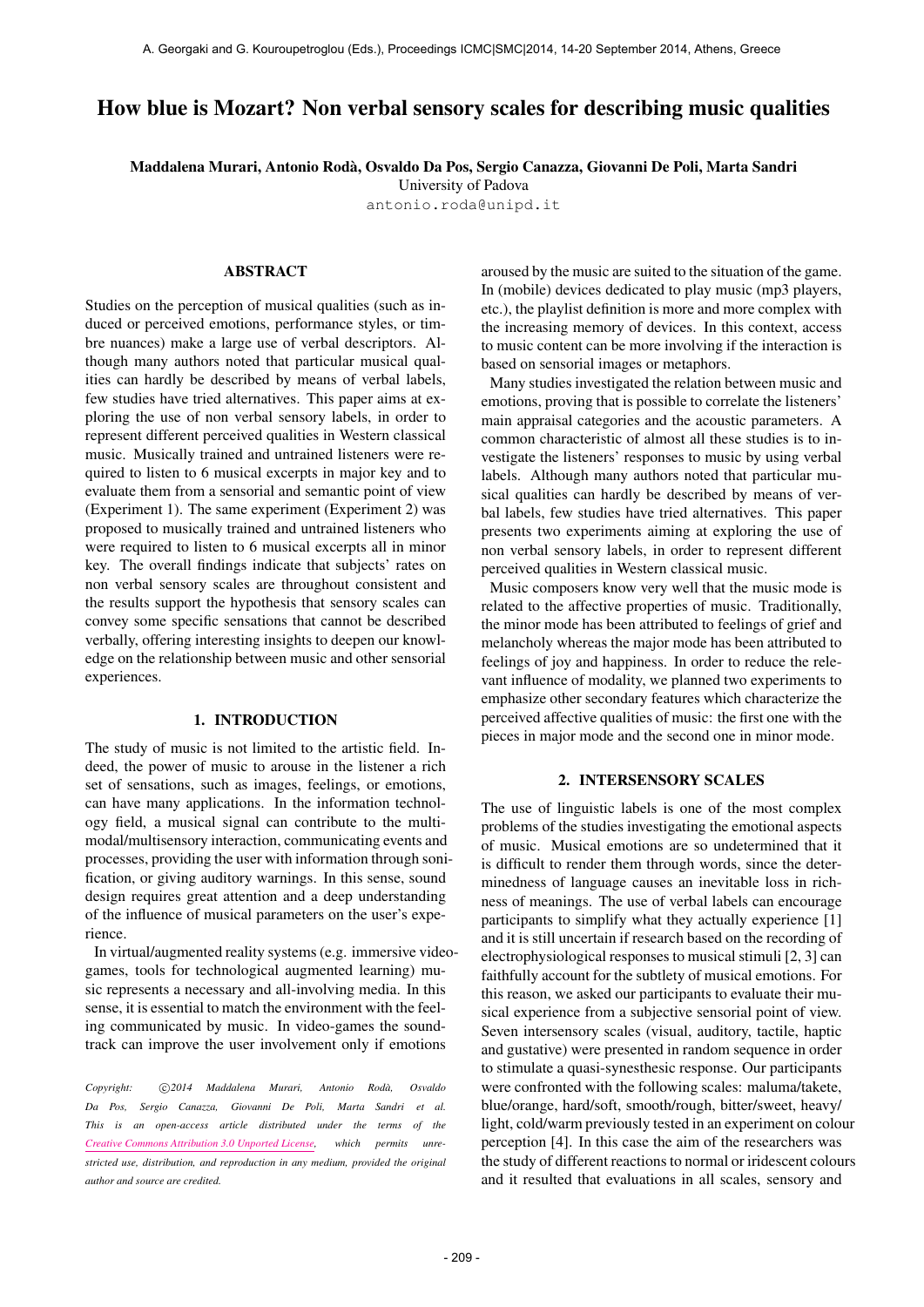semantic, significantly discriminated normal from changeable colours. Another study [5] on unique hues led to the discrimination of four characteristic factors: one including the three verbal scales typical of Osgood's findings, one including warm/cold scale, one characterized by the sensory opposition of dissonant, aloud, and orange against consonant, faint, and turquoise and the last including the glass sandpaper scale, and the light-heavy scale dealing with the sensation of smoothness given by the light sources. These two studies confirmed the hypothesis that the sensory scales used in the evaluation of light sources can show up relevant qualitative aspects otherwise hidden. According to [6], emotional responses to music depend upon whether the musical pieces fulfill perceptual and cognitive expectancies generated from the opening of the piece. These expectations mirror the relationships of harmonic keys in Western music. Musical expectancies result from processing several features, such as harmony, rhythm, melody, and thematic relationships cognitively. This processing is believed to occur automatically at an implicit level [7]. Peretz et al. [8] have shown that emotional responses seem to rest on a very fast acting mechanism, so that 250 ms of music may suffice to distinguish happy from sad excerpts. We believe that multisensory scale can provide a strong support in capturing this unconscious encoding of the musical experience and provide creative and interesting interaction with semantic categorization. As regards the semantic analysis, we decided to rely upon the semantic differential, a type of rating scale designed to measure the connotative meaning of objects, events, and concepts ideated by Osgood and his colleagues [9]. They performed a factor analysis of large collections of semantic differential scales and found three recurring attitudes that people use to evaluate words and phrases: evaluation, potency, and activity. Evaluation can be matched to the adjective pair desirableundesirable. The gentle-violent adjective pair defines the potency factor. Adjective pair active-passive defines the activity factor. These three dimensions of affective meaning were found to be cross-cultural universals in a study of dozens of cultures.

#### 3. EXPERIMENT 1

#### 3.1 Participants

Participants, recruited on a voluntary basis, were 20, of which 12 musicians (age range 17-25, mean age 21.4; 8 women and 4 men) and 8 non-musicians (age range 24-68, mean age 42; 4 women and 4 men).

#### 3.2 Stimuli

The musical excerpts were selected from two previous works [10, 11], in which experiments were conducted to study the clustering of the affective qualities of music. For the present study, six songs, representing the main clusters of [11] were chosen. All the selected stimuli are in a major tonality. Each excerpt had a duration of about 30 seconds; a list of the stimuli is reported in AppendixA.



Figure 1. The two forms named maluma (on the left) and takete (on the right) [12].



Figure 2. The two colors that constitute the second sensory scale.

## 3.3 Materials

Sensory scales were first introduced by Da Pos [5] with the aim of substituting Osgood's verbal scales with really sensory ones. For instance, instead of asking the observer where he/she would have placed his/her light impression in the continuum between 'warm and cold' expressed by words, they made the observer feel his/her hands cool or warm by plunging them in cold and warm water. The results obtained confirmed the hypothesis that multisensory scales greatly improve the efficiency of the semantic differential in enlightening the impact that perceived objects and events determine in the human mind. Specifically we prepared the following material:

- maluma takete [12], computer visualization of the two visual forms (cm  $4,3 \times 4, 3$ );
- blue orange, the computer display of the two colors (NCS notation: S 2055-B10G, S 1080-Y70R, cm 4,3 x 4, 3);
- hard soft, a piece of wood of cylindrical shape and a cylinder of polystyrene foam (16x3x3 cm; 16x6x6 cm);
- smooth rough, N 1200 and N 30 sandpapers (cm  $15x10,5$ ;
- bitter sweet: a bitter substance (Zefirus Calma Plant, 2 drops in a small cup) and water with sugar (1 teaspoon of sugar in a small cup);
- heavy light: a dark plastic bottle full of liquid (500) ml) and the same bottle without liquid (5 g). The dull color of the bottle didn't allow participants to distinguish the full from the empty bottle;
- cold warm: one cup of cold water and one cup of warm water (temperature:  $5^{\circ}$  and  $40^{\circ}$ ).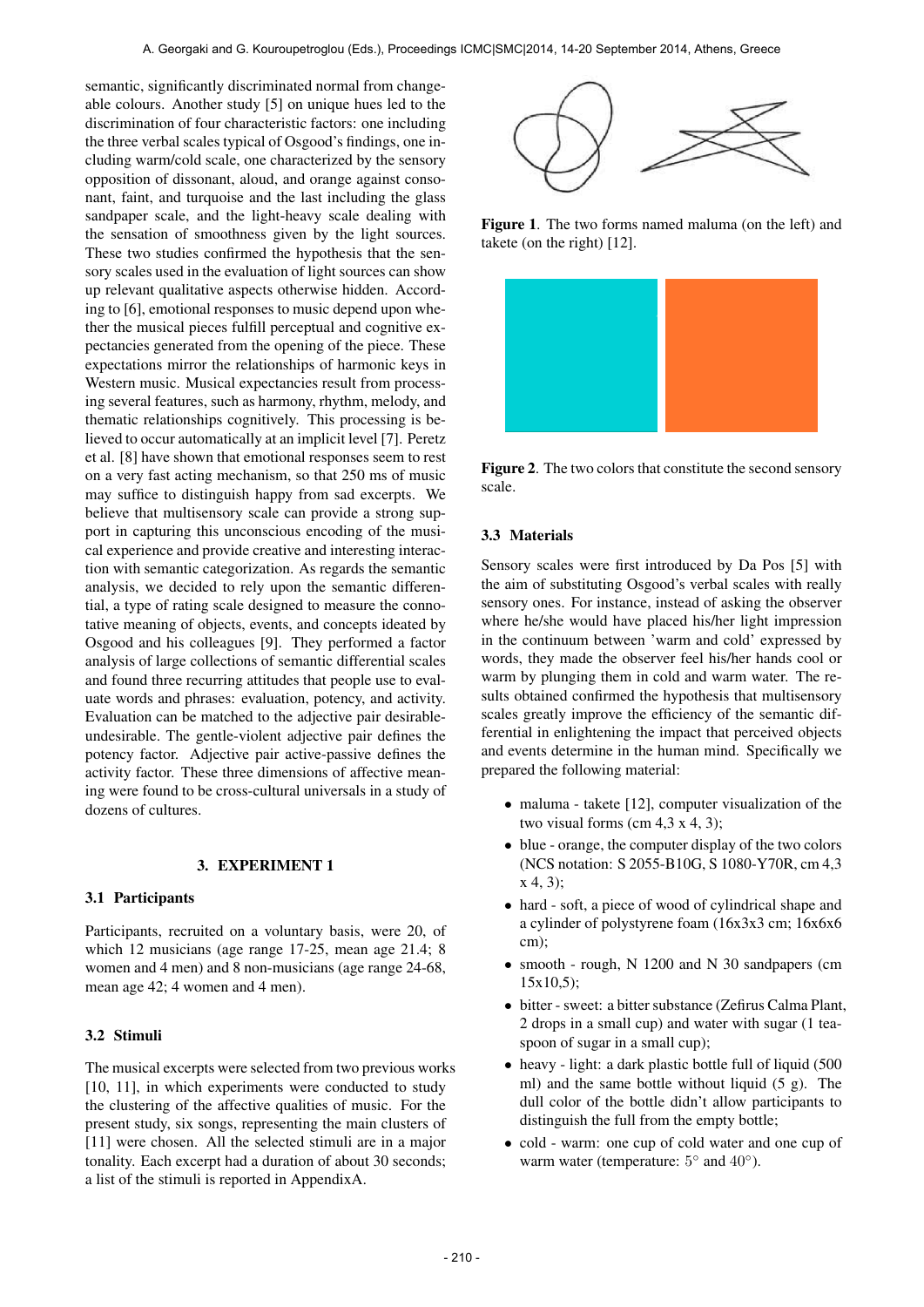#### 3.4 Procedure

The sound files were represented on the computer screen by small icons with the number of the musical excerpts. Participants usually listened for one time to the excerpt (30 seconds), but they had the possibility to listen to the songs as many times as they wanted. To avoid repetition, sensory and semantic scales were administered randomly. The experiment consisted in expressing a subjective judgment on the characteristics of the song heard by placing the cursor inside a horizontal bar at the point that was considered more representative of the listeners feelings. Each excerpt was evaluated along the 20 scales (7 sensory and 13 verbal) and each rate for every scale was registered by participants by clicking on a bar put under the cursor. Once the subjective value was registered, the participant could express the following one.

The average duration of the experiment was 20-25 minutes, but, interestingly enough, musicians tended to complete the task in a longer time. Probably they weighed their answers in a more careful way, since the musical excerpts stirred emotions connected to the autobiographical memory, thus activating more complex associations. To evaluate the expressive characteristics of the excerpts, a new version of Osgood semantic differential was used [13]. We used thirteen verbal scales corresponding to Osgood's three main factors: activity  $(1, 5, 10, 12)$  evaluation  $(2, 4, 12)$ 6, 7, 8, 9), and power (3, 11, 13).

- Active Passive
- Boring Interesting
- Slow Fast
- Superficial Deep
- Tense Relaxed
- Masculine Feminine
- Clear Confused
- Undesirable Desirable
- Brilliant Dark
- Simple Complex
- Shaken Calm
- Intimate Open air
- Gentle Violent

## 3.5 Results

Initially, the average scores for the musicians and the nonmusicians subjects have been separately calculated. The two set of values present a high correlation value  $(r(118)) =$ 0.87,  $p < .001$ , where r is the Pearson's correlation coefficient and p-value is computed using algorithm AS 89 [14]), implying a high agreement between musicians and non-musicians. Then, the following results includes the responses of both groups.

The Cronbach's  $\alpha$  statistic has been computed to test the inter-subjects reliability. Results show that subjects are able to rate music on the seven non-verbal sensory scales in a highly consistent way ( $\alpha = 0.90$ ), i.e. subjects are able to recognize the sensorial stimuli of the non verbal scales and to associate them with musical stimuli in a meaningful way, although this value is slightly lower than the Cronbach's statistic computed for the verbal scales only ( $\alpha =$ 0.96) and for all (both verbal and sensory) the scales ( $\alpha$  = 0.94).

Figure 3 represents the average subjective evaluations on each sensory scale; musical excerpts are reported along the x-axis and are identified with the number listed in Appendix A. In addition, error bars are displayed (standard error of means) for each average value. It can be noted that the musical stimuli are judged very differently on some scales (e.g. maluma-takete), while the differences are less marked on other ones (e.g., hard-soft).

An ANOVA analysis was carried out in order to emphasize the average values that are significantly different. Table 1 shows the significance levels (*p*-value) of the differences between each pairs of musical excerpts. P-values are corrected by means of False Discovery Rate (FDR) using the Benjamini-Hochberg procedure [15], which relies on the p-values being uniformly distributed under the null hypothesis. Accordingly, the procedure consists of sorting the p-values in ascending order, and then dividing each observed p-value by its percentile rank to get an estimated FDR. Stimuli 1 and 4 share the quality maluma, while 2, 3, 5, 6 belong to the category takete. Brahms' violin concerto (1) and Mozart's flute concerto (4) were judged significantly different from all the other excerpts. It's interesting to notice that the pairs of stimuli discriminated by the scale maluma/takete are the same differentiated by the scale light/ heavy. We can hypothesize that the listening of the stimuli aroused in participants an association between maluma and lightness. The sensory scales blue/orange and soft/hard don't convey any significant result; Mozart and Brahms are considered the bluest and the softest stimuli, but the results don't allow us to discriminate between couples of excerpts. The scale smooth/rough enucleates excerpt 6 as the roughest. Brahms' horn trio (6) significantly differs from excerpts 1, 2, 4, 5. Also Bizet (3) is felt rough enough, since it differs significantly from 1, 2 and 4. The scale sweet/bitter is characterized by results very similar to the previous one. Brahms and Bizet are significantly different from stimuli 1 and 4. The sweetest excerpt is Mozart and it differs significantly from stimuli 2, 3 and 6. Also in the scale warm/cold, Brahms and Mozart are considered the warmest pieces, since they differ significantly from every other excerpt. Other significant results regard stimulus 6, which differs significantly from all the other excerpts, since it is considered the coldest.

#### 4. EXPERIMENT 2

#### 4.1 Participants

Participants, recruited on a voluntary basis, were 25, of which 10 musicians (age range 23-47, mean age 37.2; 3 women and 7 men) and 15 non-musicians (age range 24- 77, mean age 56.1; 10 women and 5 men).

## 4.2 Stimuli

Six stimuli were chosen from the Western classical repertoire. Unlike the first experiment, all the selected stimuli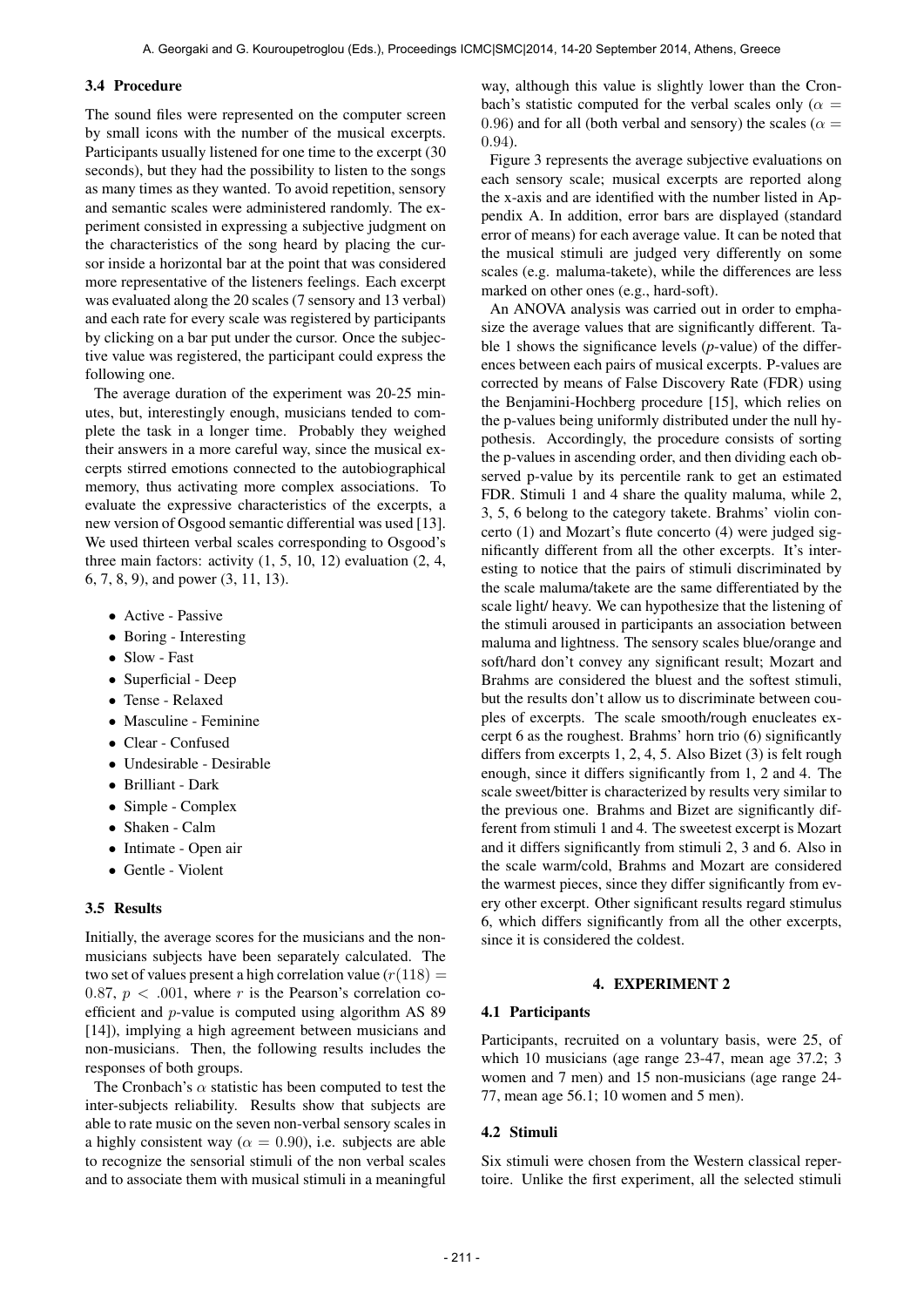Table 1. Significance *p* values with FDR correction of the differences between pairs of excerpts of Experiment 1. Blank cells mean  $p > .05$ 

|         | Ma/Ta   | $B$ l/Or | Ha/So | Sm/Ro   | Bi/Sw   | He/Li   | Co/Wa   |
|---------|---------|----------|-------|---------|---------|---------|---------|
| $1 - 2$ | < 0.001 |          |       |         |         | .002    | .009    |
| $1 - 3$ | < 0.001 |          |       | .005    | .029    | .001    | .018    |
| $1 - 4$ |         |          |       |         |         |         | .019    |
| $1 - 5$ | < 0.001 |          |       |         |         | .010    | .072    |
| $1-6$   | < 0.001 |          |       | $-.001$ | .003    | $-.001$ | $-.001$ |
| $2 - 3$ |         |          |       | .013    |         |         |         |
| $2 - 4$ | $-.001$ |          |       |         | .032    | .001    | $-.001$ |
| $2 - 5$ |         |          |       |         |         |         |         |
| $2 - 6$ |         |          |       | $-.001$ | .037    |         | .005    |
| $3-4$   | < 0.001 |          |       | .020    | .003    | .001    | $-.001$ |
| $3 - 5$ |         |          |       |         |         |         |         |
| $3-6$   |         |          |       |         | .038    |         | .020    |
| $4 - 5$ | < 0.001 |          |       |         |         | .003    | .004    |
| $4-6$   | < 0.001 |          |       | $-.001$ | $-.001$ | < 0.001 | $-.001$ |
| $5-6$   |         |          |       | $-.001$ | .023    |         | .016    |

are in a minor tonality. The first four musical excerpts were chosen from [10]. The fifth and sixth stimuli were chosen because they were thought not to belong either to the category high arousal-negative valence, either to the category low arousal-negative valence as pointed out by Bigand et al. [10] for minor tonalities. Each excerpt had a duration of about 30 seconds; a list of the stimuli is reported in AppendixA.

#### 4.3 Materials and procedure

Materials and procedure are the same of Experiment 1.

#### 4.4 Results

The average scores separately computed for the musicians and the non-musicians subjects present a high correlation value  $(r(118) = 0.86, p < .001$ , where r is the Pearson's correlation coefficient and p-value is computed using algorithm AS 89 [14]), implying a high agreement between musicians and non-musicians. Then, the following results include the responses of both groups.

The Cronbach's  $\alpha$  statistic shows that subjects of Experiment 2 rated the musical excerpts on the seven non-verbal sensory scales in a highly consistent way ( $\alpha = 0.90$ ), as for Experiment 1, a value that is slightly lower than the Cronbach's statistic computed for the verbal scales only  $(\alpha = 0.95)$  and for all (both verbal and sensory) the scales  $(\alpha = 0.93)$ .

Figure 4 represents the average subjective evaluations on the scale indicated for each musical excerpt examined. In addition, error bars are displayed (standard error of means).

Table 2 shows the significance levels (p) of the differences between pairs of tracks. Two couples of excerpts are significantly differentiated in every sensory scale (3-5; 4-5). This means that Bach's Badinerie (5) is felt as juxtaposed both to Chopin's Prelude (3) and to Liszt's Tasso (4) and these pairs of stimuli are seen as opposites. Another interesting juxtaposition regards excerpts 1 and 3, which significantly differ in almost every sensory scale except the

Table 2. Significance *p* values with FDR correction of the differences between pairs of excerpts of Experiment 2. Blank cells mean  $p > .05$ 

|         | Ma/Ta   | Bl/Or   | Ha/So     | Sm/Ro   | Bi/Sw     | He/Li   | Co/Wa |
|---------|---------|---------|-----------|---------|-----------|---------|-------|
| $1 - 2$ |         | < 0.001 |           | $-.001$ | .002      | .001    |       |
| $1 - 3$ | .001    | < 0.01  | .001      | $-.001$ | .015      | .001    |       |
| $1 - 4$ |         | < 0.001 |           | $-.001$ | .029      | .002    |       |
| $1 - 5$ |         |         | .016      |         | .001      | .004    | .013  |
| $1-6$   |         | .050    |           |         |           |         |       |
| $2 - 3$ | .047    |         | .020      |         |           |         |       |
| $2 - 4$ |         |         |           |         |           |         |       |
| $2 - 5$ |         | .050    | $-.001$   | < 0.001 | ${<}.001$ | < 0.001 |       |
| $2 - 6$ |         |         |           | .008    | < 0.01    | < 0.01  |       |
| $3 - 4$ |         |         | .020      | .042    |           |         |       |
| $3 - 5$ | < 0.001 | .050    | ${<}.001$ | $-.001$ | ${<}.001$ | < 0.001 | .013  |
| $3-6$   | .012    |         | .001      | < 0.001 | $-.001$   | .002    | .024  |
| $4 - 5$ | .011    | .050    | < 0.001   | $-.001$ | $-.001$   | < 0.001 | .039  |
| $4-6$   |         |         |           | .042    | < 0.001   | .006    |       |
| $5-6$   |         |         | .007      | .008    | .002      | .006    |       |

cold/warm scale. The sensory scale maluma/takete significantly differentiates excerpt 3 (Chopin) from 1 (Mozart), 2 (Wagner), 5 (Bach) and 6 (Rossini). This implies that Chopin's Prelude is felt as the sharpest excerpt and this is probably due to the particularly percussive style chosen by the pianist. Also excerpt 4 (Liszt) and 5 (Bach) are significantly differentiated by the sensory scale maluma/takete. As regards the sensory scale blue/orange, it is interesting to notice how Mozart (1) and Bach (5) are considered the bluest excerpts. Mozart significantly differs from stimuli 2, 3, 4 and 6, while Bach significantly differs from 3 and 4. The scale hard/soft particularly discriminates stimulus 5 (Bach). This excerpt is considered the softest one, since it differs significantly from every other stimulus. The same happens for 3 (Chopin), considered the hardest, and significantly differentiated from every other stimulus. As regards the scales smooth/rough, bitter/sweet and heavy/light, significant differences can be seen between excerpts 1, 5, 6 and 2, 3, 4 respectively. This result is particularly relevant for the fact that the group formed by tracks 1, 5, 6 is characterized by smoothness, sweetness and lightness as opposed to the roughness, bitterness and heaviness of the other triad. Inside the scale smooth/rough, even excerpt 3 is differentiated from 4, thus emphasizing the roughness of Chopin's Prelude as opposed to Liszt's symphonic poem. As regards the scale cold/warm, the key excerpt is n. 5, which is felt as the warmest and which is significantly different from stimuli 1, 3 and 4. In this scale we don't find extreme values, since it is characterized by great inter-participants variability, determining similar average values. Strangely enough, Wagner is perceived as warmer than Mozart and this is probably due to the fact that this excerpt is perceived as more violent and the heat was intended as a quality associated with burning.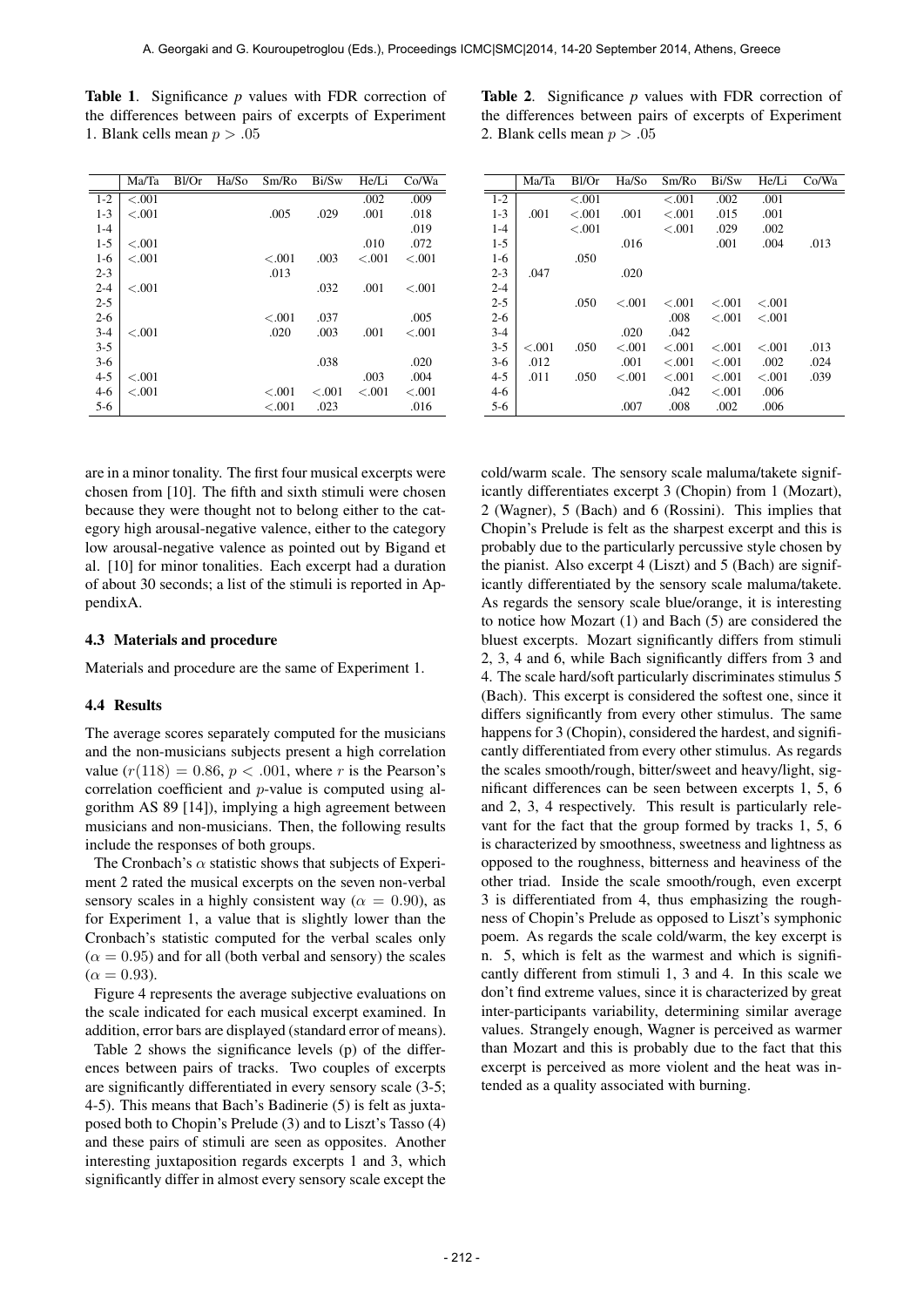#### 5. DISCUSSION

In both experiments sensory scales tend to configure according to a similar scheme with great consistency. In particular, it is interesting to notice how the quality maluma always couples with blue, while the quality takete always couples with orange. The only exception regards excerpt 2 in Experiment 2, R. Wagner, Tristan, Act 3, in which the quality orange and maluma are associated, even if with very low values. Besides, in both experiments, Mozart (flute concerto and piano concerto) is evaluated as the bluest and most maluma composer, together with Bach (Badinerie) and Brahms (violin concerto).

As regards the sensory scales, we see how the scales maluma/takete, smooth/rough, sweet/bitter and light/heavy provide significant values; participants labelled the excerpts with great consistency. More problematic are the scales blue/orange and soft/hard; these two scales don't provide significant values, apart from the blue quality of Mozart's piano concerto and Bach's Badinerie and the soft quality of Brahms' violin concerto and Mozart's flute concerto. This result is partially in contrast with research based on the association between music and colours. Researchers of the University of Berkeley found that people tend to pair faster-paced music in a major key with lighter, more vivid, yellow colours, whereas slower-paced music in a minor key is more likely to be teamed up with darker, greyer, bluer colours. US and Mexican participants were asked to choose colours that were most/least consistent with 18 selections of classical orchestral music by Bach, Mozart, and Brahms. In both cultures, faster music in the major mode produced colour choices that were more saturated, lighter, and yellower whereas slower, minor music produced the opposite pattern, characterized by desaturated, darker, and bluer colours [16]. This association of faster-paced music in major key with yellow colours is not confirmed in our study, since none of the excerpts in major key is significantly characterized by the orange quality. On the contrary, it is confirmed the association of blue colours with music in the minor mode.

In order to observe the interaction of the semantic scales with the sensory ones, Table 3 and 4 show the qualities of the six excerpts of Experiment 1 and 2, based on the subjects' evaluation. In particular, only rates significantly different from 50 (the middle point of the evaluation scale) are reported. It's interesting to notice how Bizet (3 Exp 1), Brahms' horn trio (6 Exp 1), Chopin (3 Exp 2) and Liszt (4 Exp 2), described verbally with the same characteristics, (active, interesting, fast, deep, tense, masculine, complex, shaken, open air and violent), receive significantly different sensorial connotations. This makes us suppose that sensory scales can convey some specific sensations that cannot be described verbally. Both Brahms and Chopin are in ternary rhythm with significant changes from ternary to binary subdivision, they share a similar articulation (many notes played marcato) performed by the violin and by the right hand of the pianist and a common accompaniment based on repeated piano octaves. Participants were however able to recognize a slight sensory difference between the two pieces, represented by Chopin's

Table 3. The qualities of the six excerpts of Experiment 1, based on the subjects' evaluation. Blank cells mean that no significant trend has been found.

|           | $\overline{c}$   | 3                | 4           | 5                | 6           |
|-----------|------------------|------------------|-------------|------------------|-------------|
| maluma    | takete           | takete           | maluma      | takete           | takete      |
|           |                  |                  |             |                  |             |
| soft      |                  |                  | soft        |                  |             |
| smooth    | smooth           |                  | smooth      | smooth           | rough       |
| sweet     |                  |                  | sweet       |                  | bitter      |
| light     |                  |                  | light       |                  | heavy       |
| warm      |                  |                  | warm        |                  | cold        |
|           | Active           | Active           | Passive     | Active           | Active      |
|           | Interesting      | Interesting      | Interesting | Interesting      | Interesting |
| Slow      | Fast             | Fast             | Slow        | Fast             | Fast        |
|           | Superficial      | Deep             | Deep        | Superficial      | Deep        |
| Relaxed   |                  | Tense            | Relaxed     |                  | Tense       |
| Feminine  |                  | Masculine        | Feminine    |                  | Masculine   |
| Clear     | Clear            |                  | Clear       | Clear            |             |
| Desirable | Desirable        | Desirable        | Desirable   | Desirable        |             |
|           | <b>Brilliant</b> | <b>Brilliant</b> |             | <b>Brilliant</b> |             |
| Simple    |                  | Complex          | Simple      | Simple           | Complex     |
| Calm      | Shaken           | Shaken           | Calm        | Shaken           | Shaken      |
| Intimate  | Open air         | Open air         | Intimate    | Open air         |             |
| Gentle    | Gentle           |                  | Gentle      | Gentle           | Violent     |

higher hardness, due to the presence of many accents, and by Brahms' higher coldness, due to the obsessiveness of the rhythmic configuration. Another interesting result deriving from sensory scales is represented by the apparent unusual association of the quality takete with the quality smooth applied to Vivaldi (2 Exp 1) and Boccherini (5 Exp 1). Also in this case participants' evaluation seems to recall timbral elements; the staccato and pizzicato generate an idea of sharpness delimiting only the contours of an ideal figure perceived as covered by a smoothly surface. Comparing the two Mozart excerpts (4 Exp 1 and 1 Exp 2) we see that they have 12 features in common. Once more, sensory scales allow us to discriminate between two apparently similar stimuli. The flute concerto differs from the piano concerto in softness, smoothness, sweetness, lightness and warmness, while, from the verbal point of view, we can recognize their diversity only from the higher darkness of the piano concerto. In this case, the qualities underlined by sensory scales offer us some hints about the general mood of the piece, allowing some insights into the depressive and sombre atmosphere of the second excerpt. Also Brahms' violin concerto (1 Exp 1) and Bach's Badinerie (5 Exp 2) have 12 features in common, but in this case, sensory scales report a similarity which is not matched by verbal scales. Verbal scales are crucial in discriminating the swiftness and brilliantness of Bach, but the sensory scales provide useful information about timbral aspects, since both stimuli are played by two wind instruments (oboe and flute) with a particularly warm, soft and rich sound. Further research is needed to confirm our hypothesis on the kind of information provided by sensory scales. In particular, it is interesting to verify which kind of metric relations (if any) can be found between the sensory scales (e.g., see [17]). This step could further the definition of a low-dimensional sensory space, to be used in music information retrieval applications.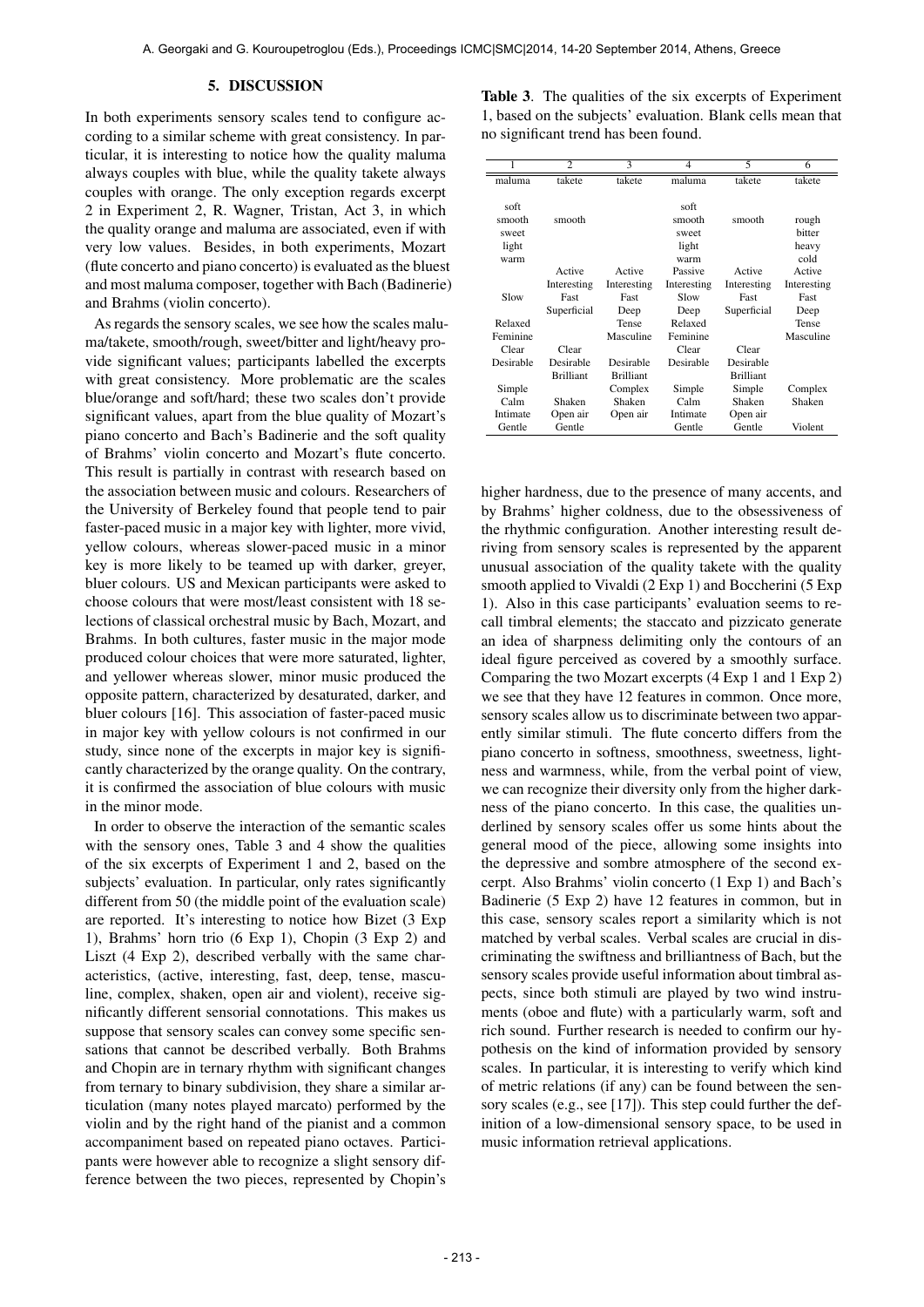Table 4. The qualities of the six excerpts of Experiment 2, based on the subjects' evaluation. Blank cells mean that no significant trend has been found.

| 1           | $\overline{c}$ | 3           | 4           | $\overline{\phantom{0}}$ | 6                |
|-------------|----------------|-------------|-------------|--------------------------|------------------|
| maluma      |                | takete      |             | maluma                   |                  |
| blue        |                |             |             | blue                     |                  |
|             |                | hard        |             | soft                     |                  |
| smooth      | rough          | rough       |             | smooth                   |                  |
|             | bitter         | bitter      | bitter      | sweet                    | sweet            |
|             | heavy          | heavy       | heavy       | light                    |                  |
|             |                |             |             | warm                     | warm             |
|             | Active         | Active      | Active      | Active                   | Active           |
| Interesting | Interesting    | Interesting | Interesting | Interesting              | Interesting      |
| Slow        | Slow           | Fast        | Fast        | Fast                     | Fast             |
| Deep        | Deep           | Deep        | Deep        | Deep                     |                  |
| Relaxed     | Tense          | Tense       | Tense       | Relaxed                  | Tense            |
|             | Masculine      | Masculine   | Masculine   | Feminine                 |                  |
| Clear       |                |             |             | Clear                    | Clear            |
| Desirable   |                |             |             | Desirable                | Desirable        |
| Dark        | Dark           |             |             | <b>Brilliant</b>         | <b>Brilliant</b> |
| Simple      | Complex        | Complex     | Complex     | Simple                   |                  |
| Calm        | Shaken         | Shaken      | Shaken      |                          | Shaken           |
| Intimate    |                |             | Open air    |                          | Open air         |
| Gentle      |                | Violent     | Violent     | Gentle                   |                  |

#### 6. CONCLUSIONS

Two experiments were carried out in order to test the possibility of describing music through non verbal sensory scales. The overall findings indicate that subjects' rates on sensory scales are consistent and the results support the hypothesis that sensory scales can convey some specific sensations that cannot be described verbally, offering interesting insights to deepen our knowledge on the relationship between music and other sensorial experiences.

#### Acknowledgments

The authors wish to acknowledge prof. Alessandro Paccagnella, DEI - University of Padova, for helpful discussions and suggestions.

# 7. REFERENCES

- [1] K. Scherer, "Affect bursts," in *Emotions: Essays on emotion theory*, S. van Goozen, N. E. van de Poll, and J. A. Sergeant, Eds. Erlbaum, 1994, pp. 161–196.
- [2] S. Khalfa, I. Peretz, J. P. Blondin, and M. Robert, "Event-related skin conductance responses to musical emotions in humans," *Neuroscience Letters*, vol. 328, pp. 145–149, 2002.
- [3] C. L. Krumhansl, "An exploratory study of musical emotions and psychophysiology," *Canadian Journal of Experimental Psychology*, vol. 51, pp. 336–353, 1997.
- [4] O. Da Pos, P. Fiorentin, A. Scroccaro, A. Filippi, C. Fontana, E. Gardin, and D. Guerra, "Subjective assessment of unique colours as a tool to evaluate colour differences in different adaptation conditions," in *Proc. of CIE Centenary Conference "Towards a New Century of Light"*, Paris, 2013, p. 488.
- [5] O. Da Pos and M. Pietto, "Highlighting the quality of light sources," in *Proc. of the 2nd CIIE Expert Symposium on Appearance - When Appearance meets Lighting*, Ghent, 2010, pp. 161–163.
- [6] L. Meyer, *Emotion and Meaning in Music*. The University of Chicago Press, 1956.
- [7] B. Tillmann, J. Bharucha, and E. Bigand, "Implicit learning of tonality: A self-organizing approach," *Psychological Review*, vol. 107, pp. 885–913, 2000.
- [8] I. Peretz, L. Gagnon, and B. Bouchard, "Music and emotion: Perceptual determinants, immediacy and isolation after brain damage," *Cognition*, vol. 68, pp. 111– 141, 1998.
- [9] C. E. Osgood, G. J. Suci, and P. H. Tannenbaum, *The measurement of meaning*. Urbana, University of Illinois Press, 1957.
- [10] E. Bigand, S. Vieillard, F. Madurell, J. Marozeau, and A. Dacquet, "Multidimensional scaling of emotional responses to music: The effect of musical expertise and of the duration of the excerpts," *Cognition and Emotion*, vol. 19, no. 8, pp. 1113–1139, 2005.
- [11] S. Canazza, G. De Poli, and A. Rodà, "Emotional response to major mode musical pieces: score-dipendent perceptual and acoustic analysis," in *8th Sound and Music Computing Conference*, Padova, Italy, 6-9 July 2011.
- [12] W. Köhler, Gestalt psychology, 2nd ed. New York, Liveright, 1929.
- [13] O. Da Pos, V. D. Degan, D. Pultrone, and I. Ciraci, "Towards a psychology of normal and iridescent colours," in *Proc. of the 12th International AIC Colour Congress*, Newcastle, 2013, p. 221.
- [14] D. J. Best and D. E. Roberts, "Algorithm as 89: The upper tail probabilities of Spearman's rho," *Applied Statistics*, vol. 24, pp. 377–379, 1975.
- [15] Y. Benjamini and Y. Hochberg, "Controlling the false discovery rate: a practical and powerful approach to multiple testing," *Journal of the Royal Statistical Society B.*, vol. 57, pp. 289–300, 1995.
- [16] S. Palmer, K. Schloss, Z. Xu, and L. Prado-León, "Music–color associations are mediated by emotion," in *Proc. of the National Academy of Sciences of the United States of America*, vol. 110, no. 22, 2013, pp. 8836–8841.
- [17] Q. Zaidi, J. Victor, J. McDermott, M. Geffen, S. Bensmaia, and T. A. Cleland, "Perceptual spaces: Mathematical structures to neural mechanisms." *The Journal of Neuroscience*, vol. 33, no. 45, pp. 17 597–17 602, 2013.
- [18] A. Rodà, S. Canazza, and G. D. Poli, "Clustering affective qualities of classical music: beyond the valencearousal plane," *IEEE Trans. on Affective Computing*, (pre-print).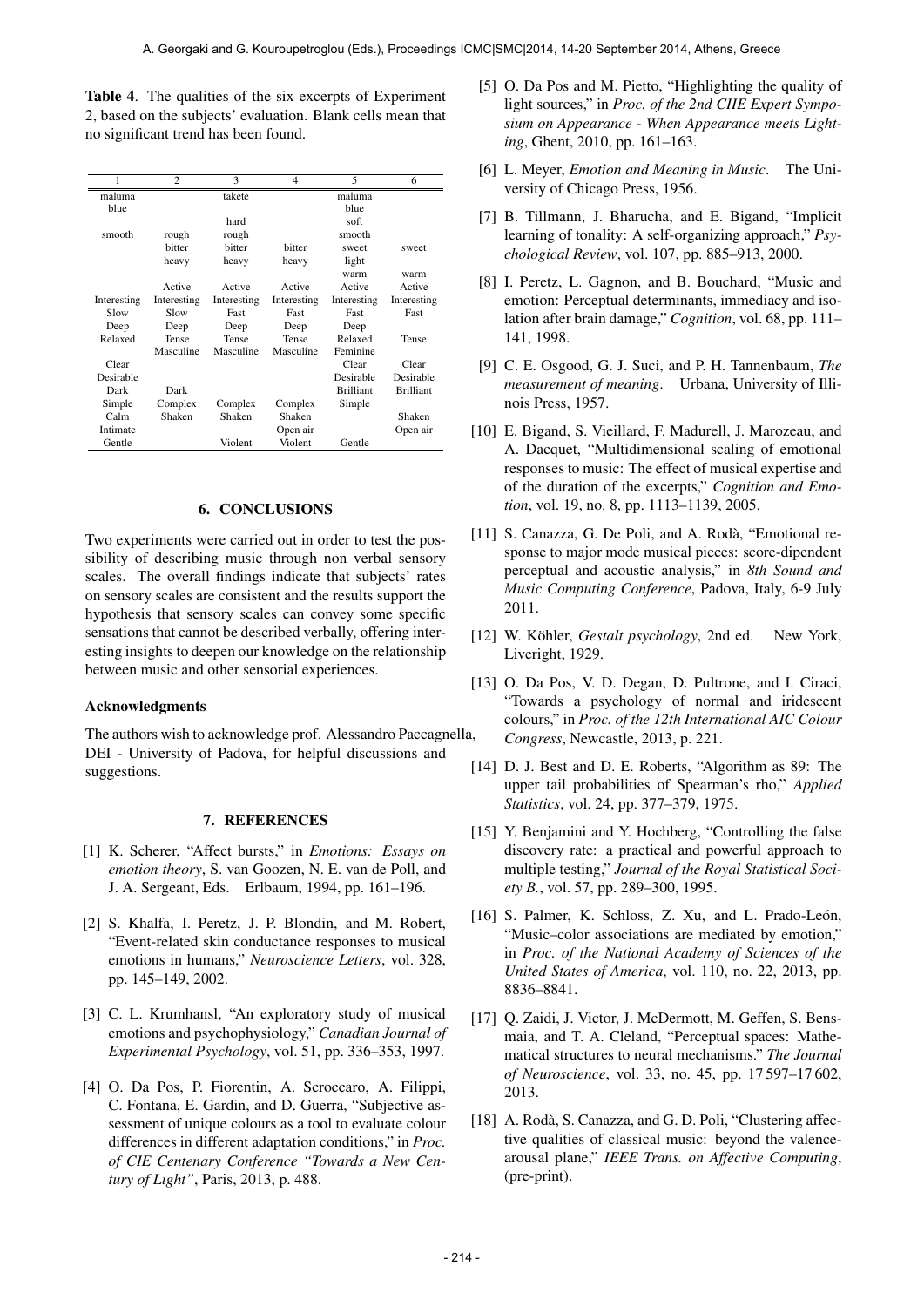# A. APPENDIX: DESCRIPTION OF THE MUSICAL **EXCERPTS**

Experiment 1. [18]

1 - J. Brahms - Violin Concert in D major, op. 77, Adagio. Thematic exposition on the oboe of a slow, pure melodic line, built on the tonic major chord, and standing apart above a timbrally rich, sustained orchestra. The doubling of lines serves to reinforce the fullness of sound of the whole.

2 - A. Vivaldi - Trio Sonata in C major, RV82, Allegro. Vigorous and cheerful passage, characterized by a thematic development entrusted to the combination of lute and violin. The violin plays rapid trills, thus complementing the lute's quick, athletic ornaments with its own sharp notes. The ascending tone is emphasized by the intensive use of progressions enriched by the continuous dialogue between lute and violin.

3 - G. Bizet - Symphony no. 1 in C major, Allegro vivo. The work starts with an opening tutti full of strength and force, like a brisk announcement. This bold first idea is answered by a timid pp reply by the winds which are soon harassed again by the tutti repeating the same announcement this time leading to G major.

4 - W. A. Mozart - Flute Concerto G Major, II. Andante non Troppo. Gentle and relaxed theme developed by the flute through an expanse figuration of demisemiquavers. The orchestra accompanies this quiet moment with soft pizzicato and tender eight notes, while the violin answers the flute with responding demisemiquavers figurations.

5 - L. Boccherini - String Quintet in E major, op. 11, no. 5, Minuetto. This popular piece is full of grace and elegance. The dance rhythm is underlined by the upbeat quarter line in the first violin embellished by a characteristic grace note.

6 - J. Brahms - Trio, piano, violin, and horn, mvt 2. Repetition of a thematic rhythmic motif, above major key harmony, punctuated by brass effects, at a rapid tempo and with a very rich sound. The sonority of the French horn enriches the timbral quality of the ensemble, and the structure of the piece is reinforced by the presence of transposed harmonic progressions.

# Experiment 2. [18]

1 - W. A. Mozart, Piano concerto Adagio, K 488. Theme in a minor key, played at a very slow tempo. Melancholic trochaic rhythm characterized by a large intervallic distance between sounds grouped by the left hand, and the melody in the high register of the right hand, creating a void in the middle of the range which reinforces the desolate aspect of the theme.

2 - R. Wagner, Tristan, Act 3. Declamation in the low register of the strings of the orchestra. Very strong harmonic tension within a minor key with on the 6th chord against a dissonant second. Slow and dilated tempo. The upper parts ascend in pitch by chromatic movement, with unresolved intervallic tensions. The absence of a bass creates a feeling of vertigo and of ascension into infinity.

3 - F. Chopin, Prelude 22. Motif in the low register of the piano repeated obsessively and characterized by pounding octaves in the left hand, dissonant harmonies, and accompanied in the right hand by a panting rhythm, accentuating the weak part of the beat, and breaking up the violent and hopeless discourse of the left hand.

4 - F. Liszt, Tasso Lamento and Trionfo (from letter A allegro strepitoso). Powerful orchestral line develops tense minor harmonies on a choppy rhythm and at a rapid tempo, supported by the entry of the percussion.

5 - J. S. Bach, Badinerie from Orchestral Suite n. 2 BWV 1067. Exposition of the main theme by the flute in the typical dance rhythm characterized by a joyous and light feeling. The orchestral accompaniment is very simple and elegant.

6 - G. Rossini, La Gazza Ladra (The Thieving Magpie) - Allegro con brio. Particularly fast and tense orchestral passage characterized by frequent accents and chromatic contrasts. Triplets figurations in the violins and violas are punctuated by the other strings playing a very pressing and obstinate rhythm.